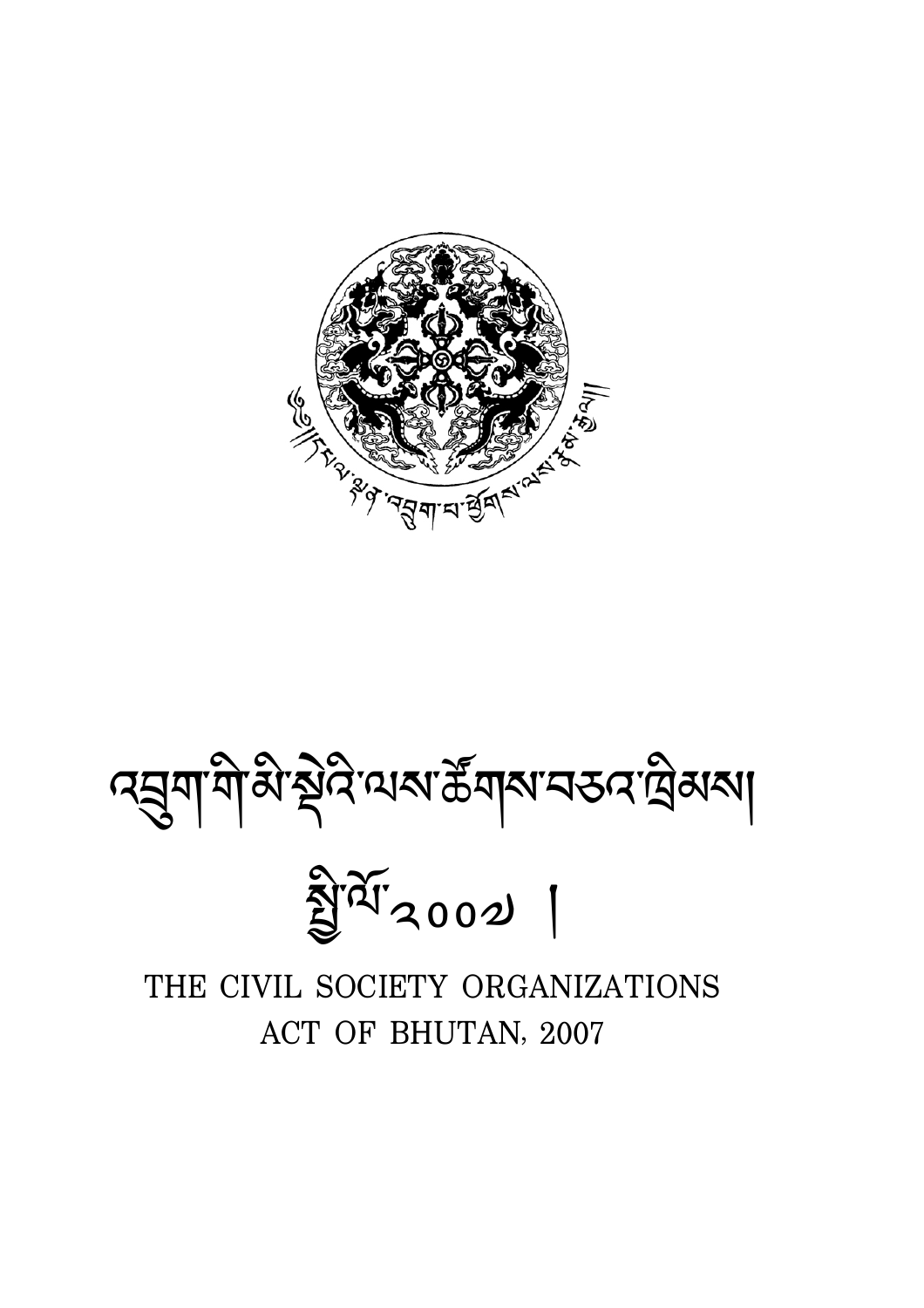## **THE CIVIL SOCIETY ORGANIZATIONS ACT OF BHUTAN**

## **Preamble**

**WHEREAS,** it is expedient to provide for the establishment and registration of Civil Society Organizations to strengthen civil society by developing human qualities and rendering humanitarian services;

The National Assembly of Bhutan in its  $87<sup>th</sup>$  Session held on  $5<sup>th</sup>$  Day of the  $5<sup>th</sup>$ Month of the Female Fire Hog Year of the Bhutanese Calendar, corresponding to  $20<sup>th</sup>$  June, 2007 hereby consolidate and enact the Civil Society Organizations Act of Bhutan.

## **Chapter 1 Preliminary**

#### **Short title, commencement and extent**

- 1. This Act shall:
	- (a) Be called the Civil Society Organizations Act of Bhutan, 2007;
	- (b) Come into force in the  $16<sup>th</sup>$  Day of the  $6<sup>th</sup>$  month of the Female Fire Hog Year of the Bhutanese Calendar, corresponding to the  $31<sup>st</sup>$  Day of July, Month, 2007; and
	- (c) Extends to the whole of Bhutan.

## **Repeal**

2. This Act hereby repeals Tha 2-1 and 3-3 of the Thrimzhung Chennmo and provisions of any law, by-law, rules and regulations which are inconsistent with this Act.

## **Chapter 2 Civil Society Organizations**

3. Civil Society Organizations ("CSO") shall refer to associations, societies, foundations, charitable trusts, not-for-profit organizations or other entities that are not part of Government and do not distribute any income or profits to their members, founders, donors, directors or trustees. CSOs do not include trade unions, political parties, cooperatives or religious organizations which are devoted primarily to religious worship.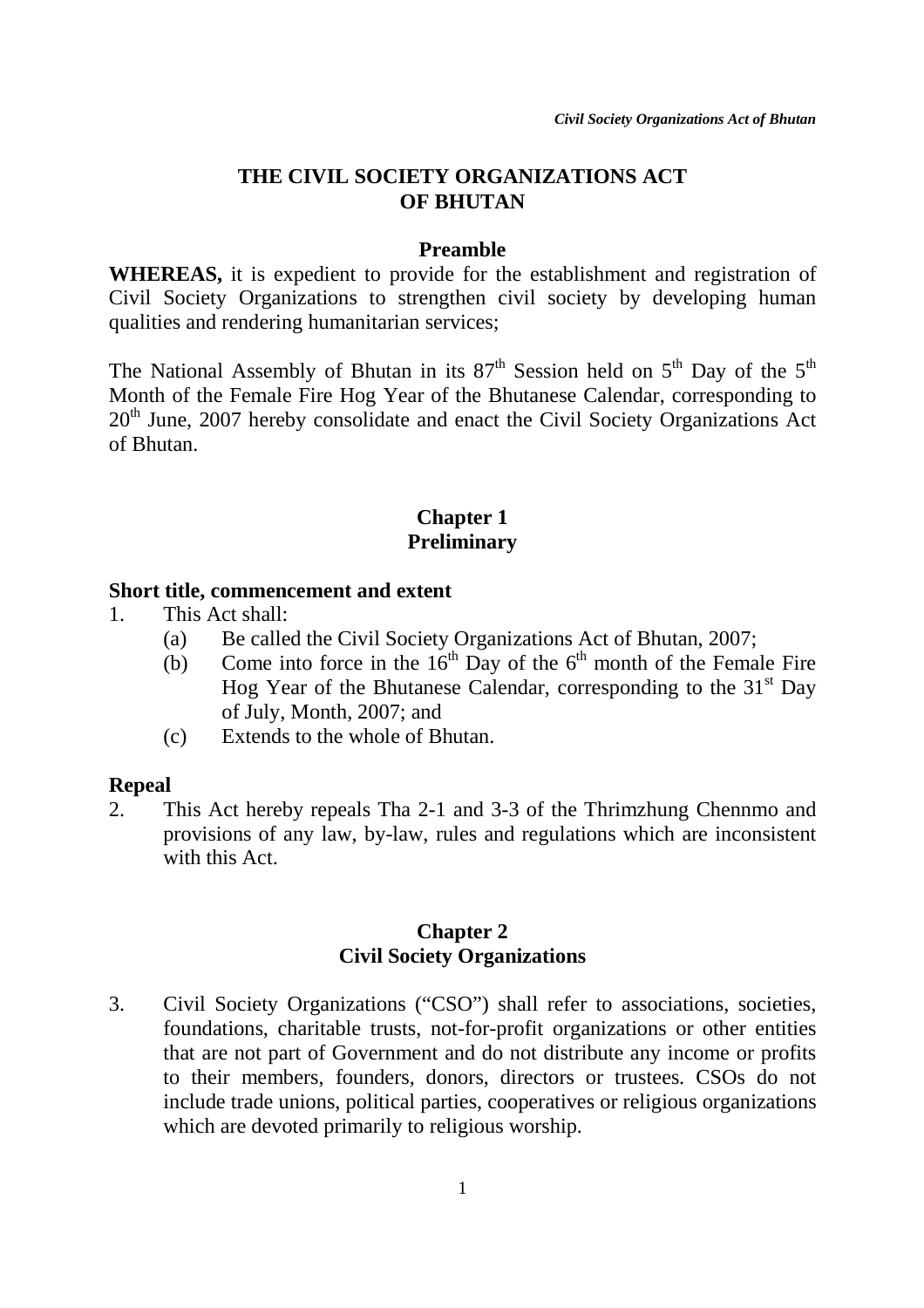- 4. For the purpose of this Act, there are two types of CSOs, distinguished by their differing objectives:
	- (a) **Public benefit organizations** ("PBOs") are CSOs, which are established in order to benefit a section or the society as a whole.
	- (b) **Mutual benefit organizations** ("MBOs") are CSOs which are established in order to advance the shared interests of their members or supporters, such as to advance the shared interests of people working in a particular profession, the businesses engaged in a particular industry, youth studying in a university, or people who are interested in a particular cultural activity, sport or hobby.

# **Chapter 3 Principle and objectives**

# **Objectives of the Act**

- 5. The objectives of this Act are to:
	- (a) Facilitate the establishment and growth of PBOs and MBOs in order to strengthen civil society, promote social welfare, and improve the conditions and quality of life for the people of Bhutan;
	- (b) Ensure a system of public accountability by providing a framework for responsible and effective self-regulation of CSOs;
	- (c) Protect national and public interest;
	- (d) Facilitate a constructive partnership between the Government and CSOs in order to advance the public interest;
	- (e) Provide opportunities for people to serve public interest;
	- (f) Benefit the public at large or particular sections of the public;
	- (g) Demonstrate and continue to increase CSO's value to the larger communities of which they form a part;
	- (h) Promote compliance by CSOs with their legal obligations to exercise effective control and management over the administration of their activities and funding; and
	- (i) Promote the delivery of emergency relief services and other types of public services by PBOs, and promote the effective use of public and private financial resources by PBOs for such purposes.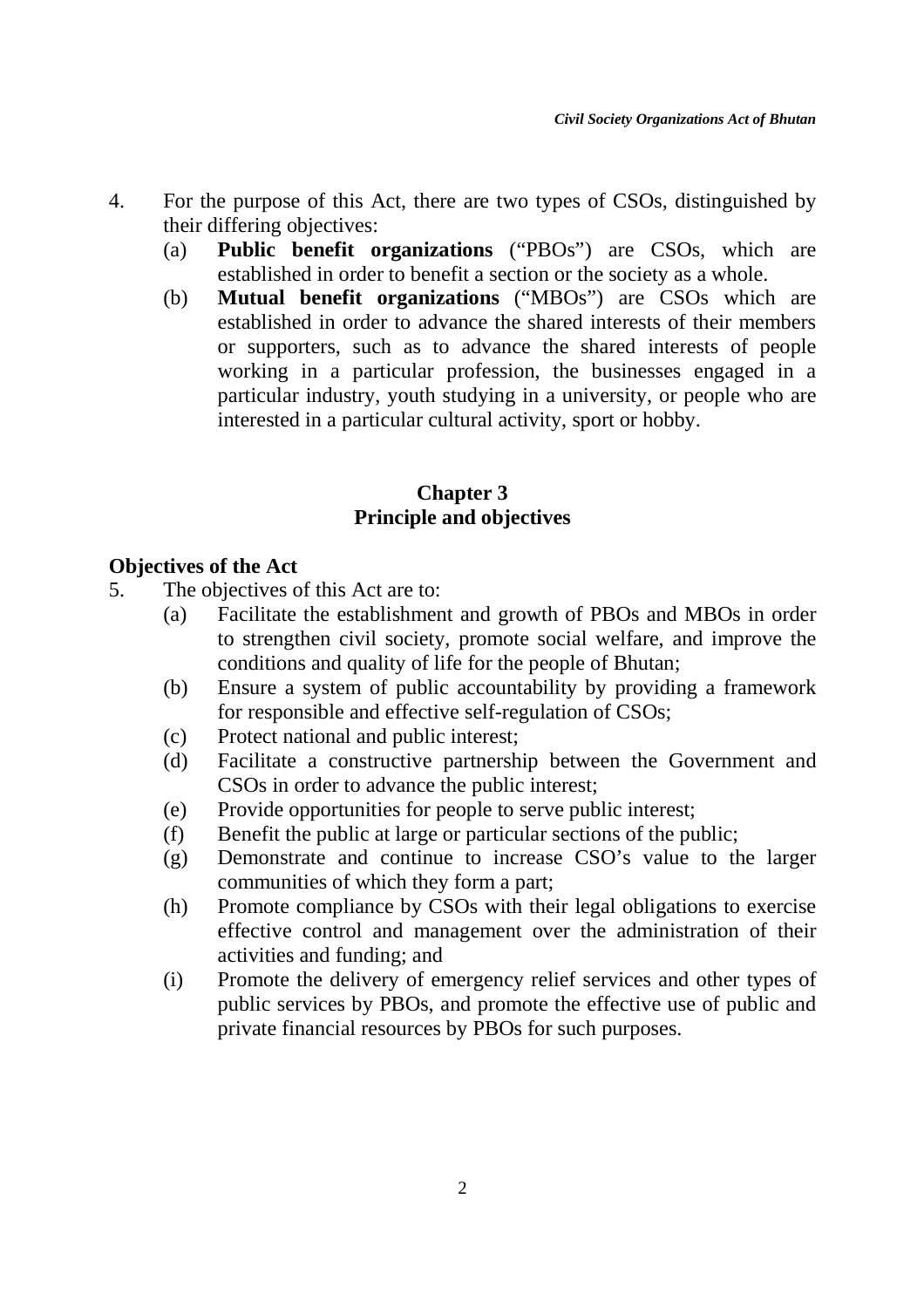- 6. PBOs shall serve to supplement or complement the efforts made by the Government to:
	- (a) Protect human life and health;
	- (b) Prevent and alleviate human suffering and poverty;
	- (c) Disseminate knowledge and advance learning;
	- (d) Develop the Country economically and culturally;
	- (e) Assist in protection and promotion of National culture and heritage;
	- (f) Protect the natural environment; and
	- (g) Promote social harmony and Gross National Happiness.
- 7. No CSO shall:
	- (a) Do anything to impair the sovereignty, security, unity and territorial integrity of Bhutan;
	- (b) Engage in any activities that are directly related to public elections;
	- (c) Do anything to destroy the peace, stability and well-being of the nation;
	- (d) Be involved in any incitement to an offence on the grounds of race, sex, language, religion or region;
	- (e) Be involved in political activity;
	- (f) Violate the spiritual heritage of Bhutan as expressed in Article 3 of the Constitution;
	- (g) Be involved in conducting activities or managing institutions whose primary purpose is public religious worship;
	- (h) Compel any person to belong to another faith, by providing reward or inducement for a person to belong to another faith; and
	- (i) Be organized or operated exclusively for financial gain.

# **Chapter 4 Authority**

## **Authority**

- 8. An independent "Civil Society Organizations Authority", hereinafter referred to as "the Authority" shall be established under this Act and it shall be the regulatory authority under this Act.
- 9. The Authority shall consist of:
	- (a) A senior official from the Ministry of Finance appointed by the Finance Minister;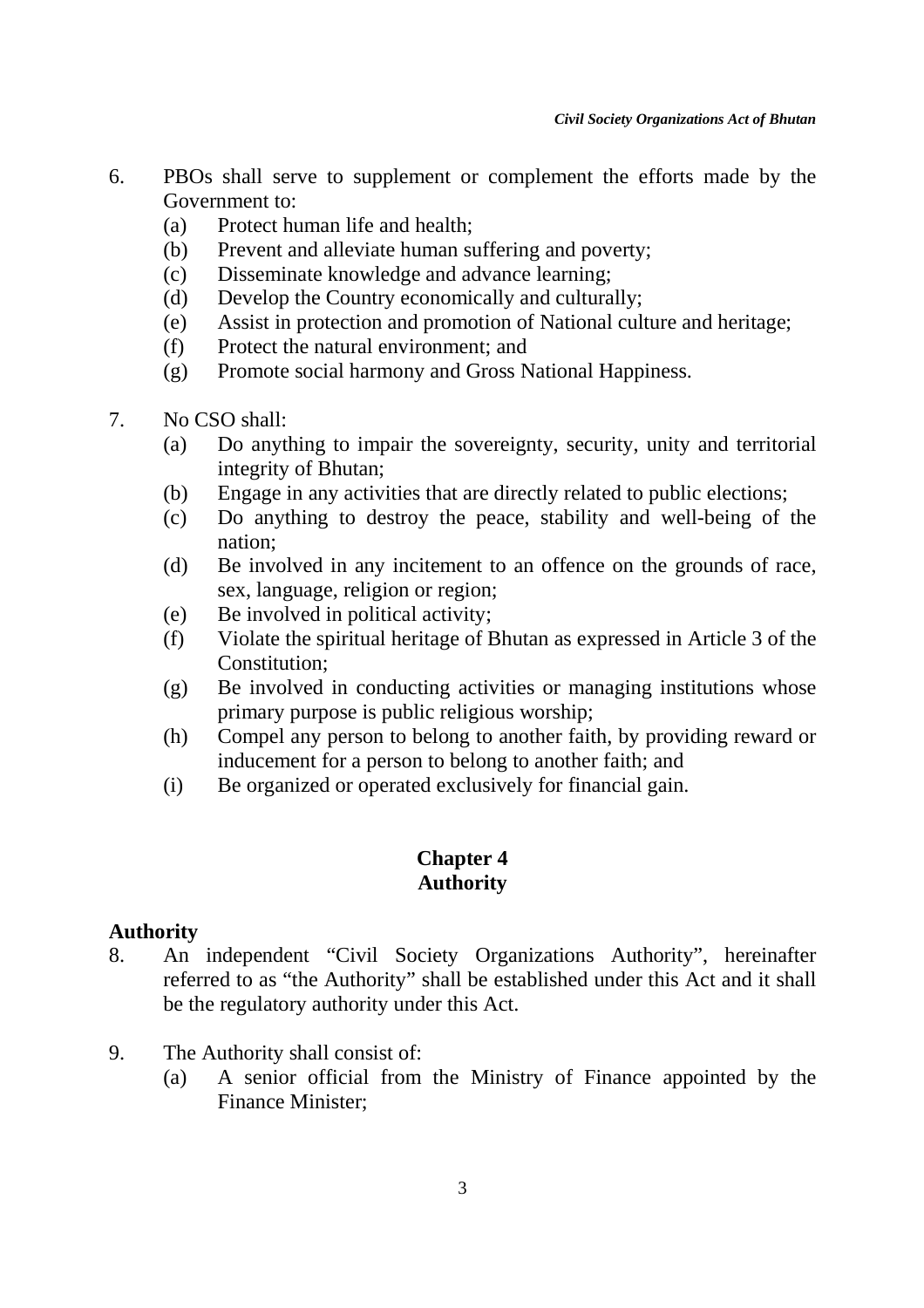- (b) An eminent lawyer with knowledge and experience of laws relating to CSOs, who is recommended by the Attorney General;
- (c) Two eminent members representing the CSOs; and
- (d) A senior official from the Ministry of Home and Cultural Affairs, appointed by the Home Minister, who shall be the member secretary of the Authority.
- 10. The members of the Authority shall elect a Chairperson from among themselves.
- 11. The quorum for any meeting of the Authority shall be two-thirds of the total number of members of the Authority.
- 12. The Authority shall meet at least twice a year and additional sessions may be convened, if deemed necessary.
- 13. All decisions by the Authority shall be determined by a simple majority of the members present and voting.
- 14. The term of office of the members of Authority shall be three years and no person shall hold office for more than two terms.

## **Functions of the Authority**

- 15. The Authority shall:
	- (a) Prescribe the application form and application procedures for any persons wishing to register a CSO under this Act;
	- (b) Review and approve all applications for registration of CSOs which satisfy the requirements of this Act, within six months after such applications are submitted;
	- (c) Provide written reasons for rejecting any application under this Act;
	- (d) Advise the Government about the general activities and roles of CSOs;
	- (e) Encourage and facilitate better internal administration of CSOs;
	- (f) Monitor the activities of CSOs to ensure their compliance with this Act and with their own Articles of Associations or Charters, and the purposes for which they have been established;
	- (g) Approve the accreditation of foreign CSOs within the provisions of the laws of Bhutan and this Act;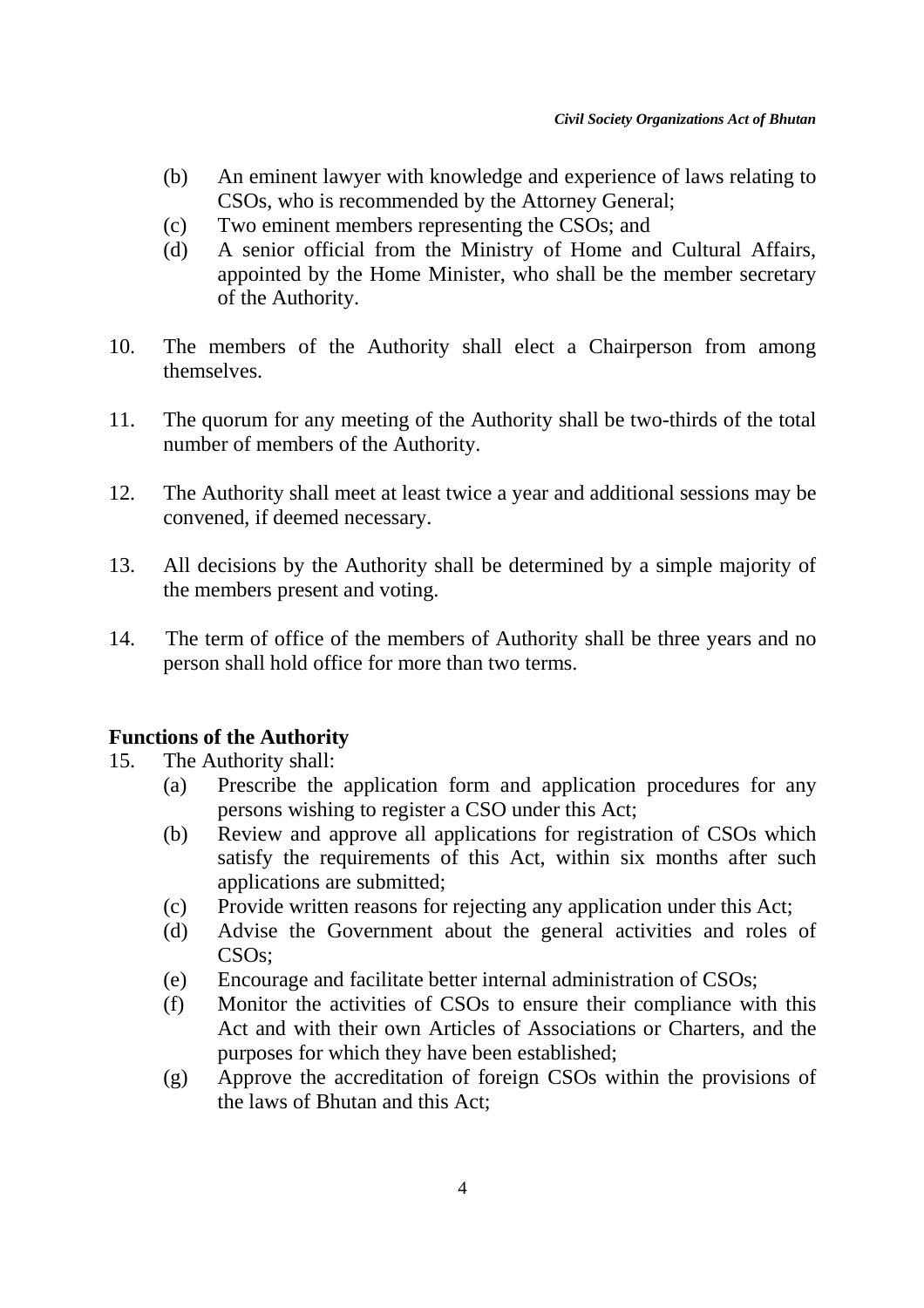- (h) Institute inquiries either generally or for particular purposes, if the activities of the CSOs are not in compliance with this Act or any other relevant laws of the Country;
- (i) Examine the books, records and activities of CSOs when required;
- (j) Keep a public register of CSOs as described in section 27 of this Act;
- (k) Add or remove any body or institution from the list of registered CSOs for violations of this Act or of any other law of Bhutan or law of any other country where that CSO may be operating; and
- (l) Carry out other related powers and responsibilities prescribed in this Act.

## **Endowment Fund Limit**

16. The Authority shall prescribe endowment fund limit for the MBO from time to time.

# **Supervision**

- 17. The Authority may on its own motion or upon the application of another person inquire into a CSOs':
	- (a) Administration or management;
	- (b) Value, condition, management or application of their property or income; or
	- (c) Entitlements and privileges, including exemptions from taxes and customs duties.
- 18. Where an application is made under section 17, the applicant shall furnish such information in connection with the application as to enable the Authority to determine whether there are reasonable grounds for making the inquiry.
- 19. For the purpose of any inquiry, the Authority may require any person to:
	- (a) Furnish accounts and statements in writing with respect to any matter in question at the inquiry;
	- (b) Furnish copies of documents in his custody or under his control which relate to any matter in question at the inquiry; or
	- (c) Attend at a specified time and place and give evidence or produce any such documents.

## **Office**

20. The Authority shall establish an office for carrying out its functions and responsibilities under this Act.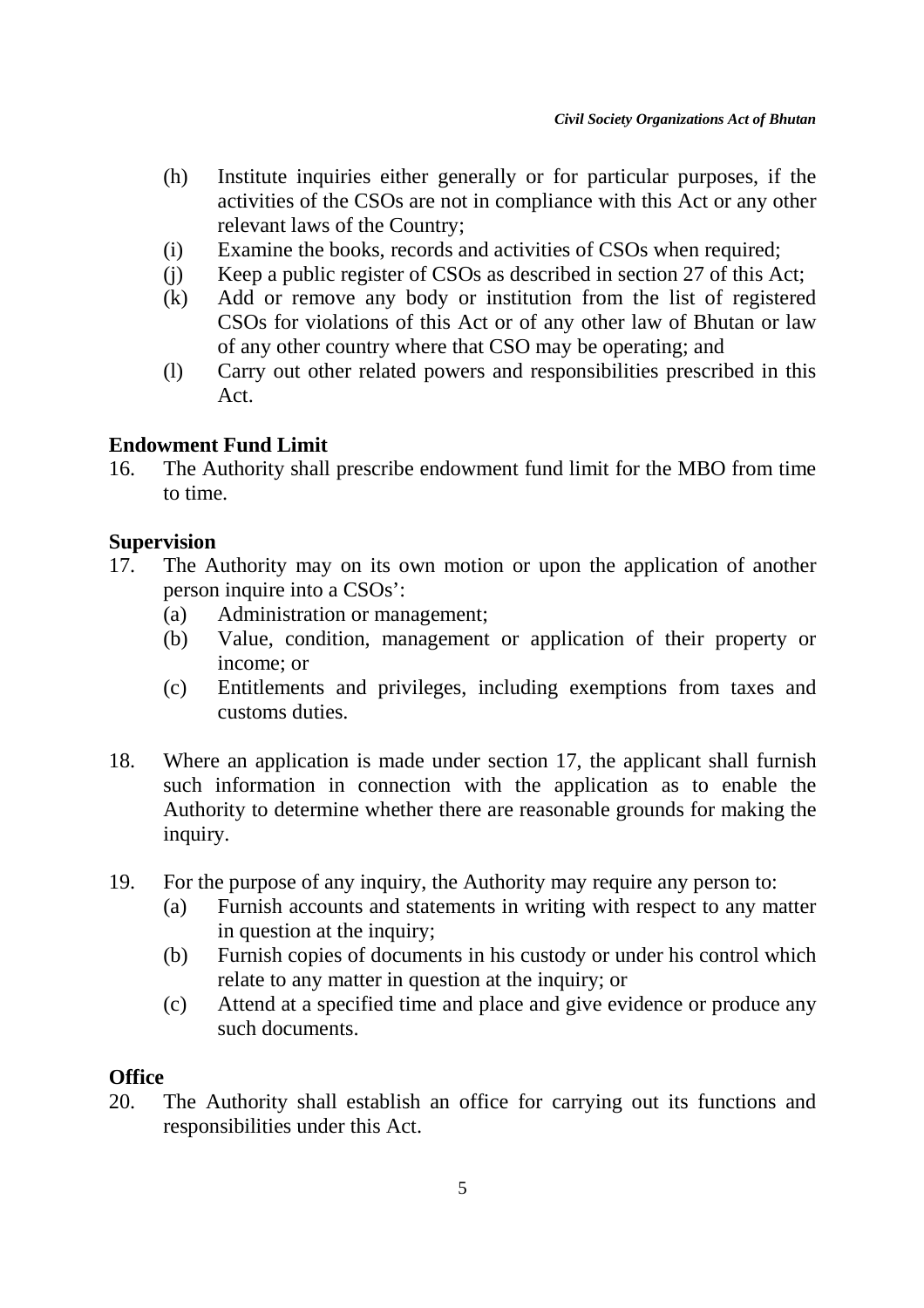21. The Authority shall be supported by administrative machinery staffed by civil servants as per the Civil Service Rules and Regulations. The Authority may incur expenditures that are required for carrying out its functions and responsibilities under this Act.

# **Chapter 5 Registration and Establishment**

## **Registration**

22. Except otherwise exempted by this Act, all CSOs shall register with the Authority under this Act.

# **Notification and Application**

- 23. CSOs that have already been established or created shall submit to the Authority within three months of the commencement of this Act, a duly completed application for registration except as otherwise exempt under this Act.
- 24. The Authority shall issue a Certificate of Registration upon determining that the application meets the requirements prescribed under this Act.

# **Requirements for the establishment of CSOs**

- 25. A Bhutanese citizen may establish a CSO by submitting the required documents and information declaring:
	- (a) That he is a Bhutanese citizen as evidenced by a Citizenship Card;
	- (b) The income and assets of himself, his spouse, and dependent children;
	- (c) His bio-data and educational qualifications; and
	- (d) His records of criminal convictions, if any.

## **Registration Fee**

26. The Authority shall prescribe fee for registration of any CSO.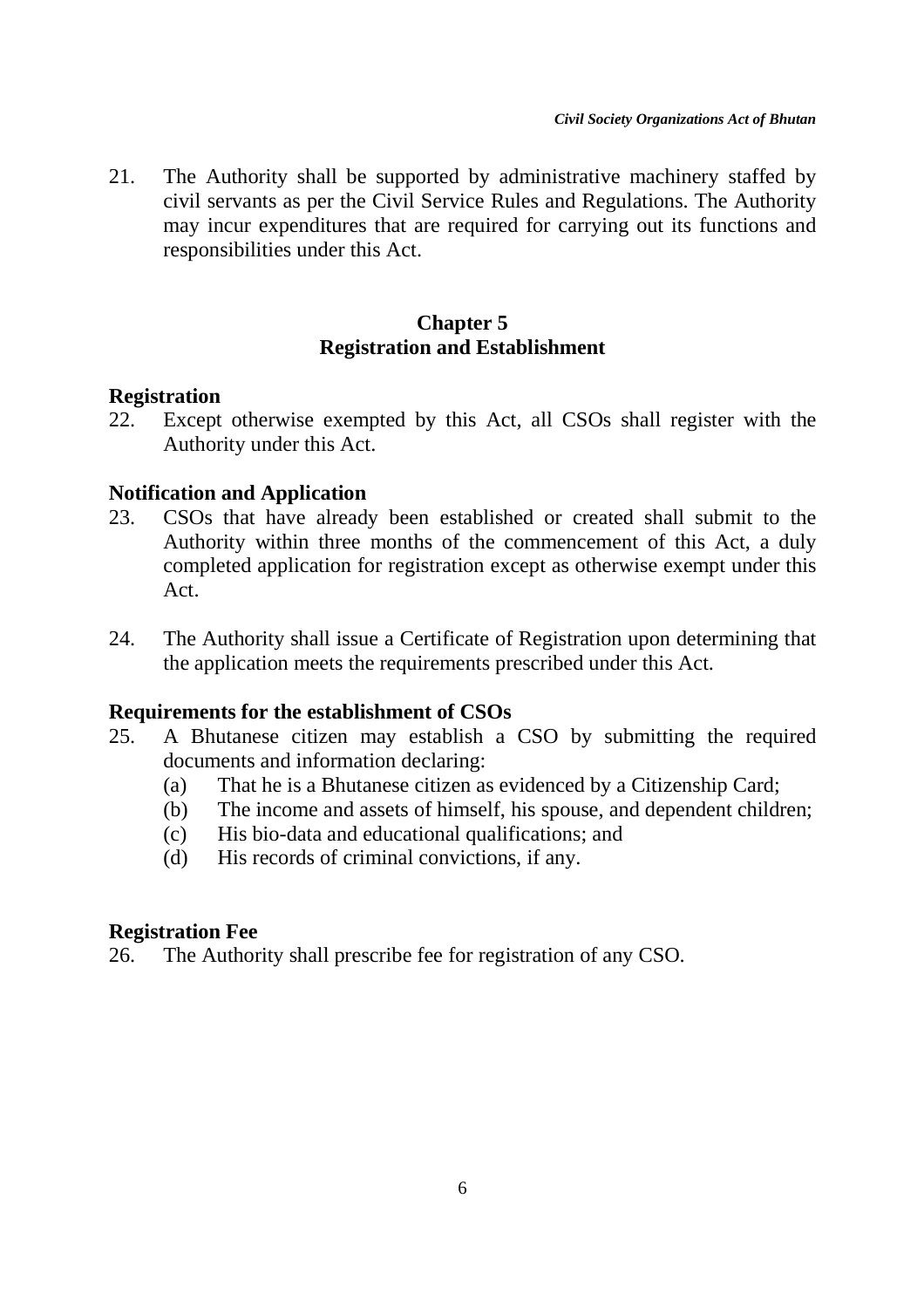## **Register**

- 27. The office established under the Authority shall maintain:
	- (a) A register recording all CSOs, which shall be made available for viewing by any member of the public during regular business hours at the Authority's office or on the internet, listing all CSOs that are or were operating or authorized to operate in Bhutan, and stating each CSO's name, address and telephone number, the names of the members of its governing board and its chief executive officer, the CSO's general purposes, the total amount of the CSO's current assets, liabilities, income and expenditures, and the date of its dissolution or of its loss, termination or cancellation of registration; and
	- (b) An annual record of the total amount of contributions received and made to each CSO.

## **Effects of Registration**

- 28. The CSOs established under this Act shall acquire juridical status from the date the Authority issues a Certificate of Registration under its official seal.
- 29. The Certificate of Registration issued by the Authority shall be conclusive evidence that the body or institution is duly registered in accordance with this Act unless, it is proved that the registration thereof has been cancelled.
- 30. In case of an appeal to the Court with regard to registration, the Authority shall issue the Certificate based on the decision of the Court.
- 31. A CSO, which has been registered shall discharge its functions and responsibilities in accordance with this Act.

#### **Cancellation of Registration due to cessation of activities**

32. If a CSO has ceased for a period of at least two years to carry out the purposes and activities set forth in its Article of Association, its registration shall be cancelled.

## **Contributions and property not used for intended purposes**

33. If money or other property contributed to or owned by a CSO is used for other purposes and activities not set-forth in the Article of Association at the time of registration, such money or other property shall cease to be the property of the CSO, and its registration may be cancelled.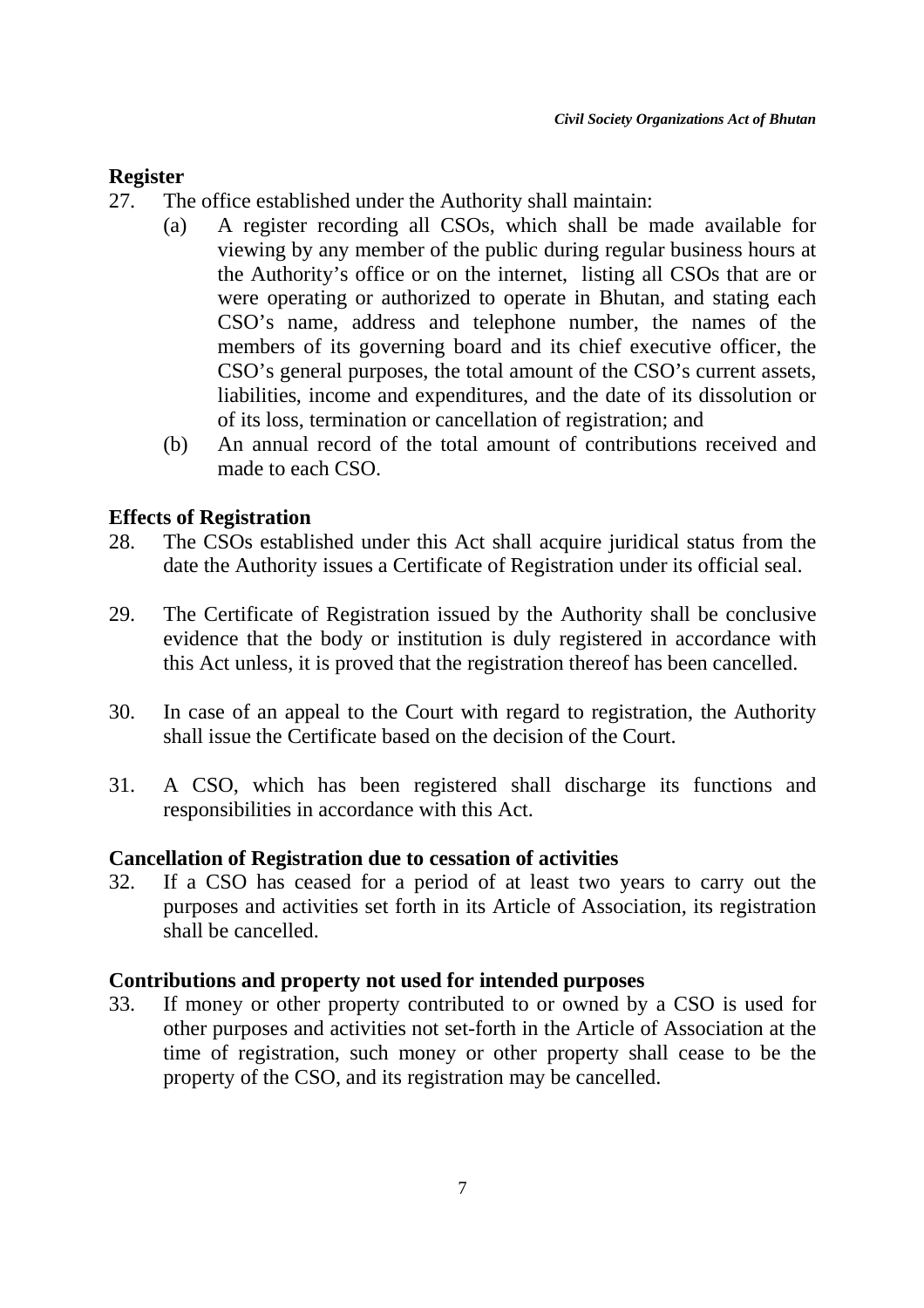# **Removal from the register**

- 34. If the removal of an organization is due to any change in its purpose, the removal shall take effect from the date of that change.
- 35. A CSO, which is for the time being registered under this Act shall be voluntarily removed from the register if it so requests.
- 36. It is the duty of each registered CSO to report to the Authority:
	- (a) If the organization ceases to exist; and
	- (b) Supply the Authority with particulars of any significant change in its purpose or in the information entered in the register.
- 37. Prior to the cancellation of a CSO's registration, its board of trustees shall be given at least three months advance written notice of the intention to cancel the registration, within which period the organization or institution shall be given the opportunity either to resume carrying out the purposes and activities set forth, or else present good reasons why the registration should not be cancelled.

# **Exemption from Taxes**

- 38. A registered CSO shall be exempt from the payment of income tax on income or other gains which it has earned as a result of investing its endowed property or other funds in accordance with regulations promulgated by the Department of Revenue and Customs.
- 39. PBOs may be granted exemptions from payment of customs duties or other taxes besides income taxes, on a case by case basis in accordance with regulations and procedures issued jointly by the Authority and the Department of Revenue and Customs.
- 40. MBOs shall not be entitled to receive any of the exemptions granted to PBOs under the preceding sections of this Act, except on a case by case basis in accordance with regulations and procedures issued jointly by the Authority and the Department of Revenue and Customs.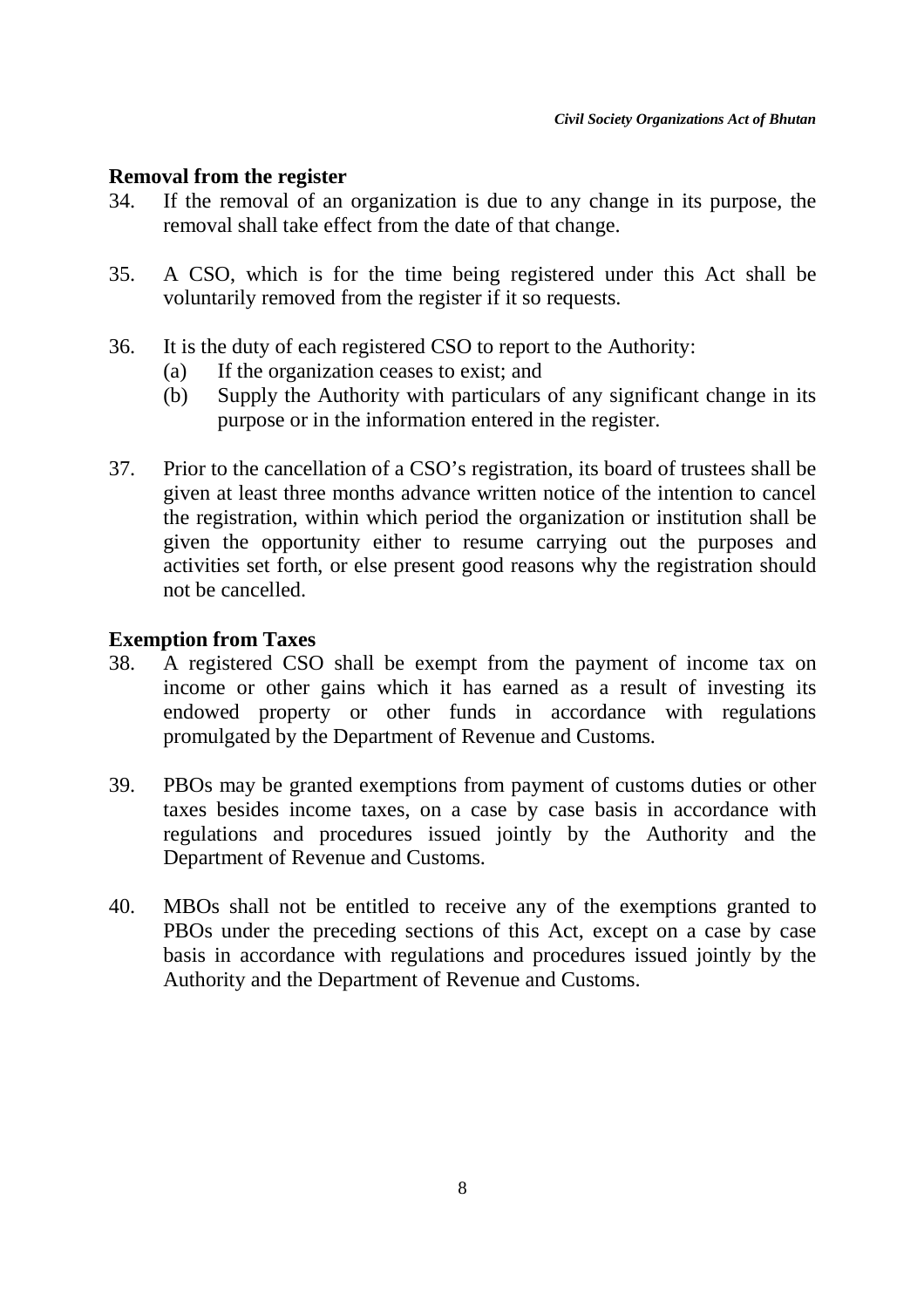# **Objections to Registration**

- 41. The Authority may refuse to register any organization as a CSO where, in its opinion:
	- (a) The name of the CSO is similar to the name of another institution, other organization or entity as to be likely to mislead the public as to its true identity;
	- (b) The name of the CSO is offensive to good morals or national symbols;
	- (c) The application for registration does not comply with the requirements of this Act or any regulations made there under; or
	- (d) The objectives of the proposed CSO are in contravention of the provisions of the laws of the Country.
- 42. Any person, who is or may be adversely affected by the registration of an organization as a CSO may on the ground that the organization does not qualify as a CSO:
	- (a) Object to it being entered by the Authority in the register; or
	- (b) Apply to the Authority for it to be removed from the register.

# **Responsibilities of CSOs**

- 43. A CSO may:
	- (a) Adopt or amend Articles of Association which must be submitted to the Authority for approval;
	- (b) Sue and be sued in its name;
	- (c) Engage in any lawful undertaking, own property or enter into contracts, including employment contracts, for the social, economic, environmental or cultural advancement of the public;
	- (d) Expand or diversify its current plans and programs by either establishing subsidiaries, affiliating with other PBOs or opening branches;
	- (e) Accept and receive grants, donations or financial assistance from domestic and external sources upon compliance with all applicable laws and regulations; and
	- (f) Exercise all other rights or responsibilities as authorized by this Act.
- 44. A PBO shall furnish to the Authority:
	- (a) Two copies of the Article of Association and Memorandum of Association;
	- (b) Code of ethics for all trustees and employees;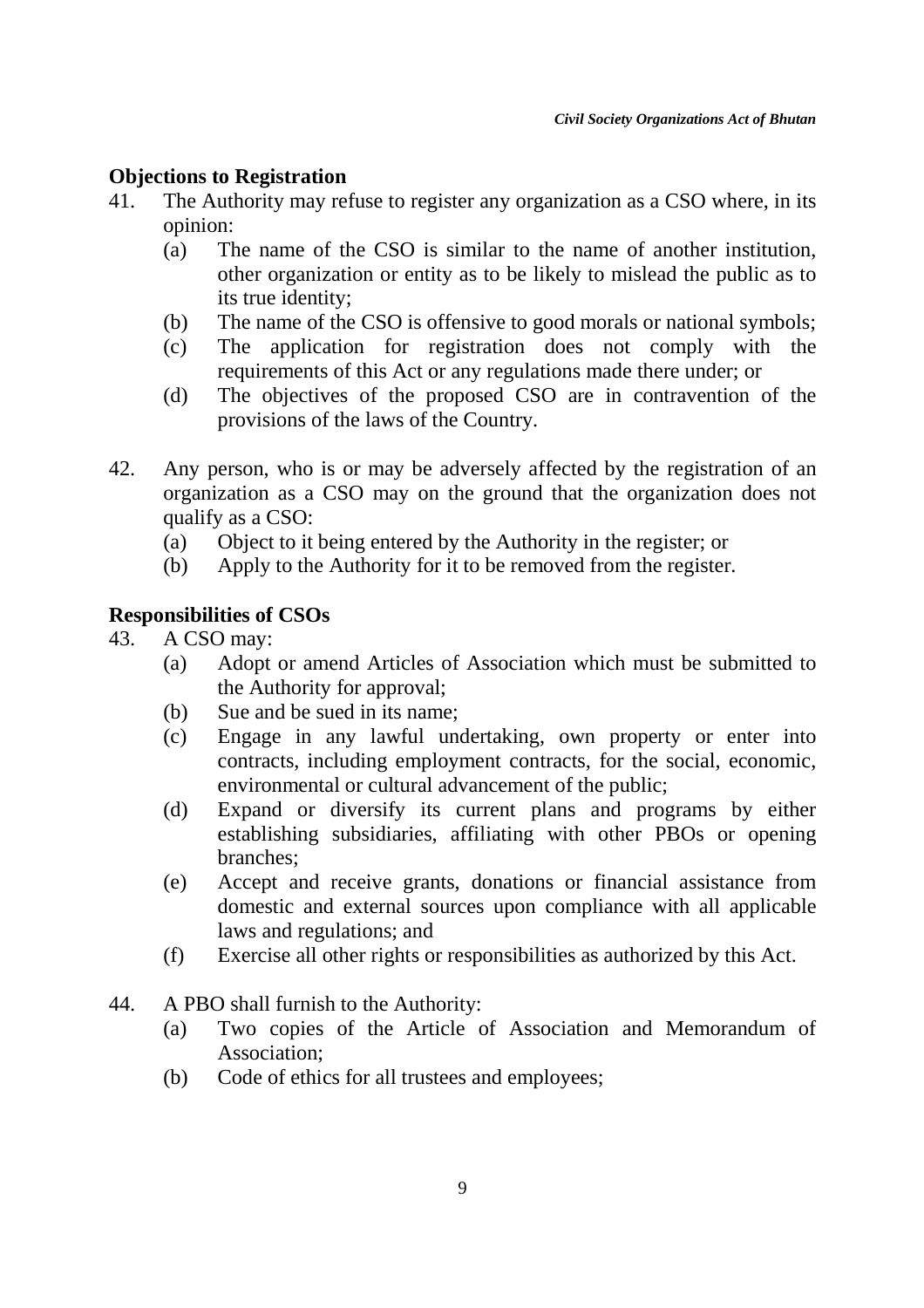- (c) A detailed three year programme of activities with annual work plans and measurable performance indicators, demonstrating the PBO's conformity with the mission and goals stated in its Articles of Association;
- (d) A written commitment by all Board members and senior staff of the PBO to operate within the law in pursuit of the PBO's stated mission, goals and business operations; and
- (e) A declaration that the memorandum and articles of requirements of the Act and the rules made there under have been duly complied with, in respect of registration or matters incidental or supplementary thereto.

## **Chapter 6 Articles of Association and Rules and Regulations**

## **Articles of Association**

- 45. Any CSO applying for registration shall file with the Authority its Articles of Association signed by all the members of its Board.
- 46. The Articles of Association shall provide:
	- (a) The name of the CSO;
	- (b) The CSO's purpose, objectives and scope of activity;
	- (c) The CSO's organizational structure, accountability and reporting responsibilities of its officials and key personnel and its decisionmaking system;
	- (d) Its types of funding sources and how it proposes to manage its assets;
	- (e) Its intended geographical area of operation and the postal address of its principal office;
	- (f) The names, nationality, and occupation of its incorporators; and
	- (g) Any other relevant information it chooses or is requested to provide that is not inconsistent with this Act.

## **Rules and Regulations**

- 47. A CSO to be registered under this Act shall adopt rules and regulations in accordance with this Act to govern its day-to-day affairs by providing procedures and systems for:
	- (a) Management, inventory of property and reporting systems;
	- (b) Source, use, investment and management of funds; and
	- (c) The conduct and operations of the Board.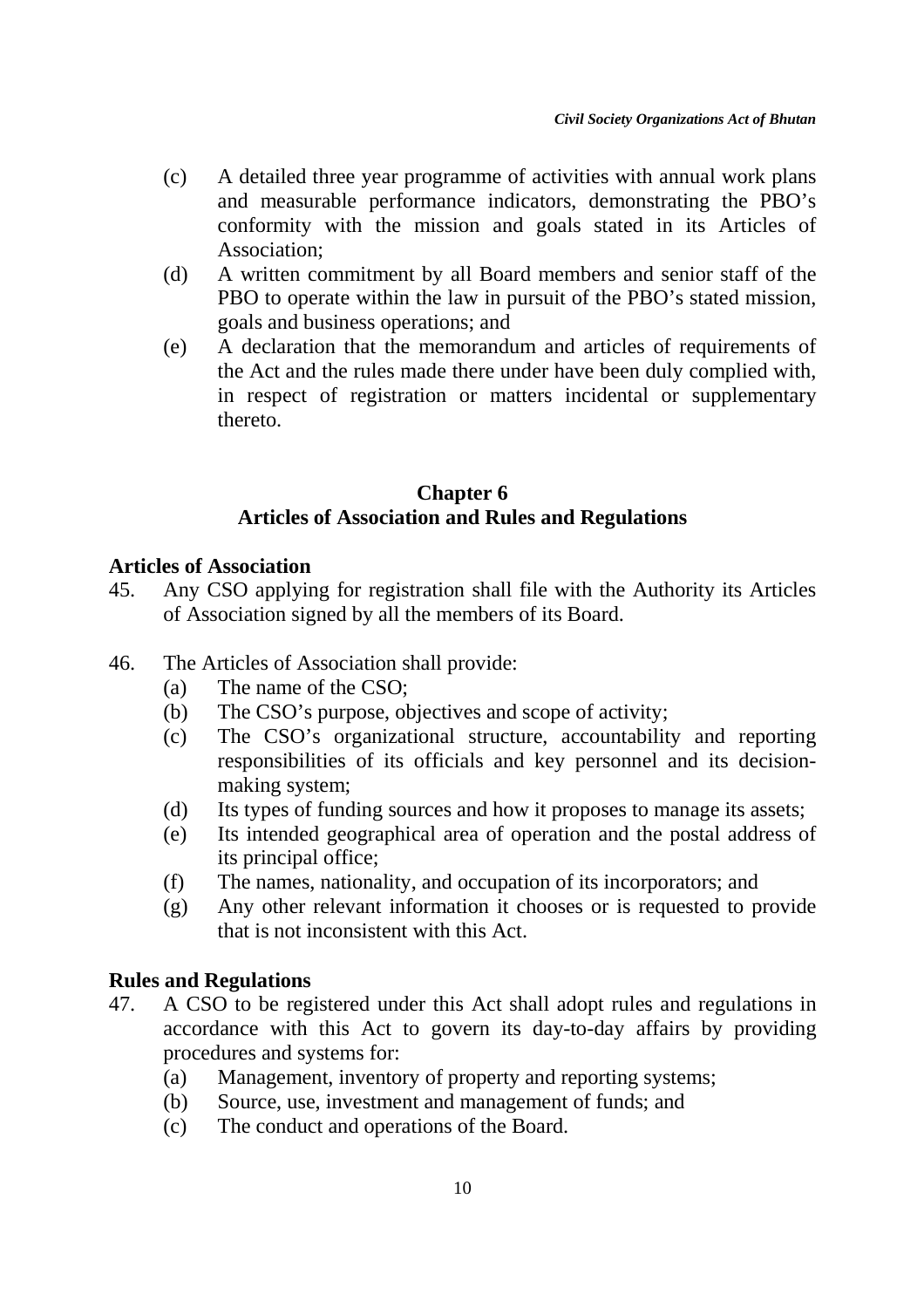## **Chapter 7 Accreditation of a Foreign CSO**

## **Government Agency Partnership**

48. A Foreign CSO shall request a government agency in a relevant sector to act as a technical collaborator to implement the CSO's goals and activities in Bhutan.

## **Accreditation of a Foreign CSO**

- 49. A CSO registered as a non-governmental organization in a foreign country that is operating or intending to operate in Bhutan shall apply for accreditation with the Authority. The requirements for accreditation are:
	- (a) A certified copy of its certificate of registration;
	- (b) A copy of its Article of Association and a Memorandum of Association;
	- (c) A statement of its aims and objectives;
	- (d) A Government Agency partner; and
	- (e) Detailed three year plan of activities and quantitative contribution to Bhutan.
- 50. After verification, the Authority may issue a certificate of accreditation to the CSO to operate in Bhutan. Thereafter, the accredited CSO shall submit to the Authority its annual report, including audited financial statements for its operation in Bhutan. A certificate of accreditation shall be reviewed and updated every three years as per the outcome.

## **Chapter 8 Management of CSOs**

## **Board of Trustees or Directors**

- 51. Each CSO shall be governed by a board of trustees or directors, hereinafter referred to as the "Board", in order to promote accountability, transparency and more effective management of CSOs.
- 52. The members of the Board of a CSO shall elect from among themselves a chairperson, a secretary and a treasurer.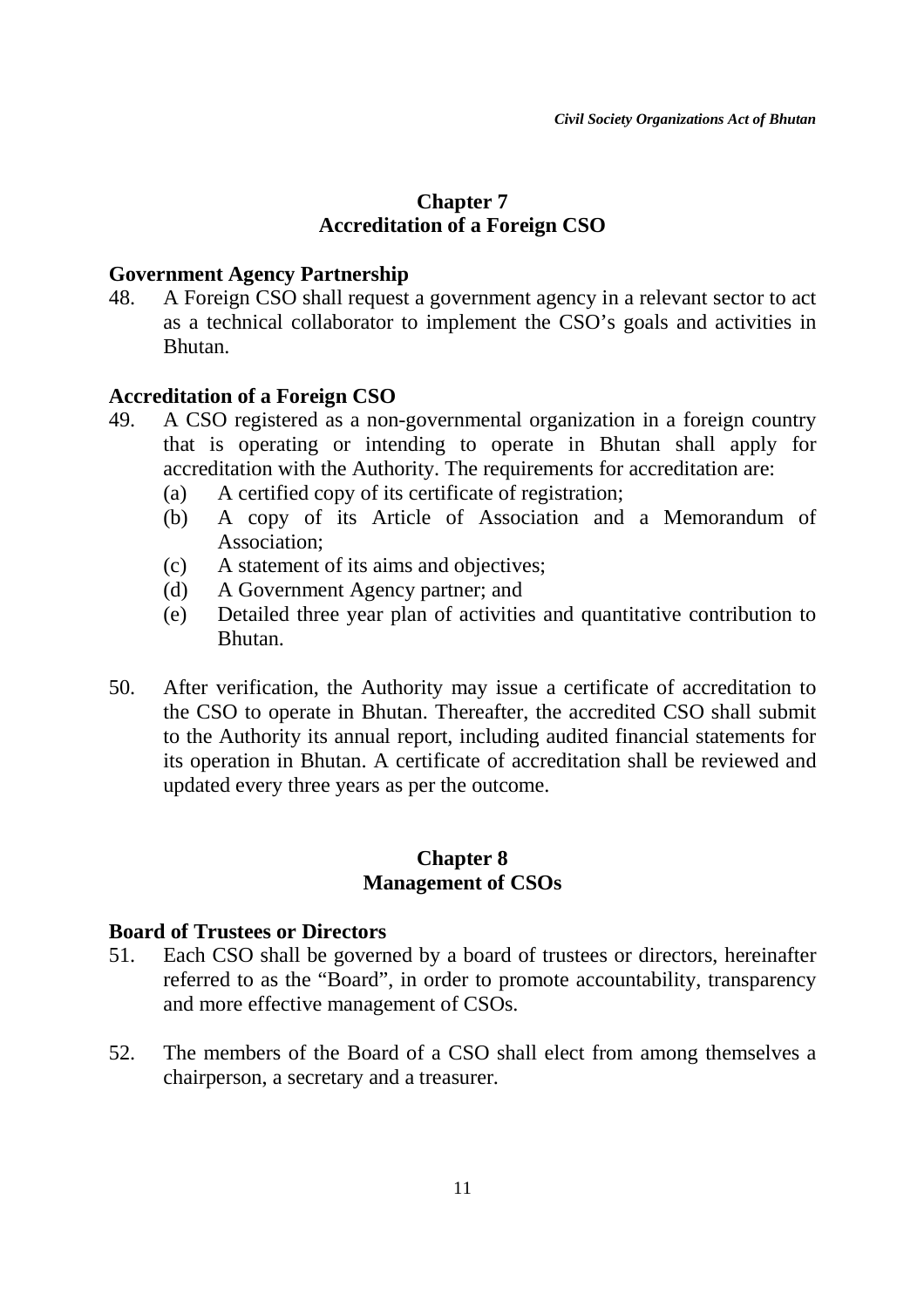- 53. The Board of a CSO shall be responsible for:
	- (a) The management, investment and use of any movable or immovable property donated or transferred to the CSO;
	- (b) Ensuring that all such property and the income therefrom shall only be used for the purposes authorized by the CSO's Articles of Association or Charter; and
	- (c) Any agreement between the CSO and a donor which may further restrict the use of a particular donation.

## **Appointment**

- 54. The Board of a CSO shall:
	- (a) Select and appoint an Executive Director and any other needed personnel in accordance with fair and objective hiring practices; and
	- (b) Approve of the Executive Director's duties and responsibilities and fix his remuneration by a resolution of a majority of the Board members present at a meeting of the Board.
- 55. The members of the Board shall maintain the highest standard of ethics, integrity and professionalism in discharging their duties as Board members.
- 56. All the members of the Board of a CSO shall individually and collectively ensure and maintain the integrity of a CSO.

## **Meetings and Quorum**

57. The meetings of the Board of a CSO shall be held at least once every three months, provided that the secretary serves the notice of meeting at least two weeks in advance.

# **Liability**

- 58. A Board member or an official of a CSO, who willfully and knowingly votes for or assents to patently unlawful acts of the CSO shall be guilty of gross negligence or bad faith in directing the affairs of the CSO.
- 59. A person found guilty of the offence of gross negligence or bad faith under section 58 shall be liable jointly or individually for all damages suffered by the CSO.

## **Persons Disqualified from being Board Members**

60. Subject to the provisions of this Act, a person shall be disqualified from being a member of the Board of a CSO if he: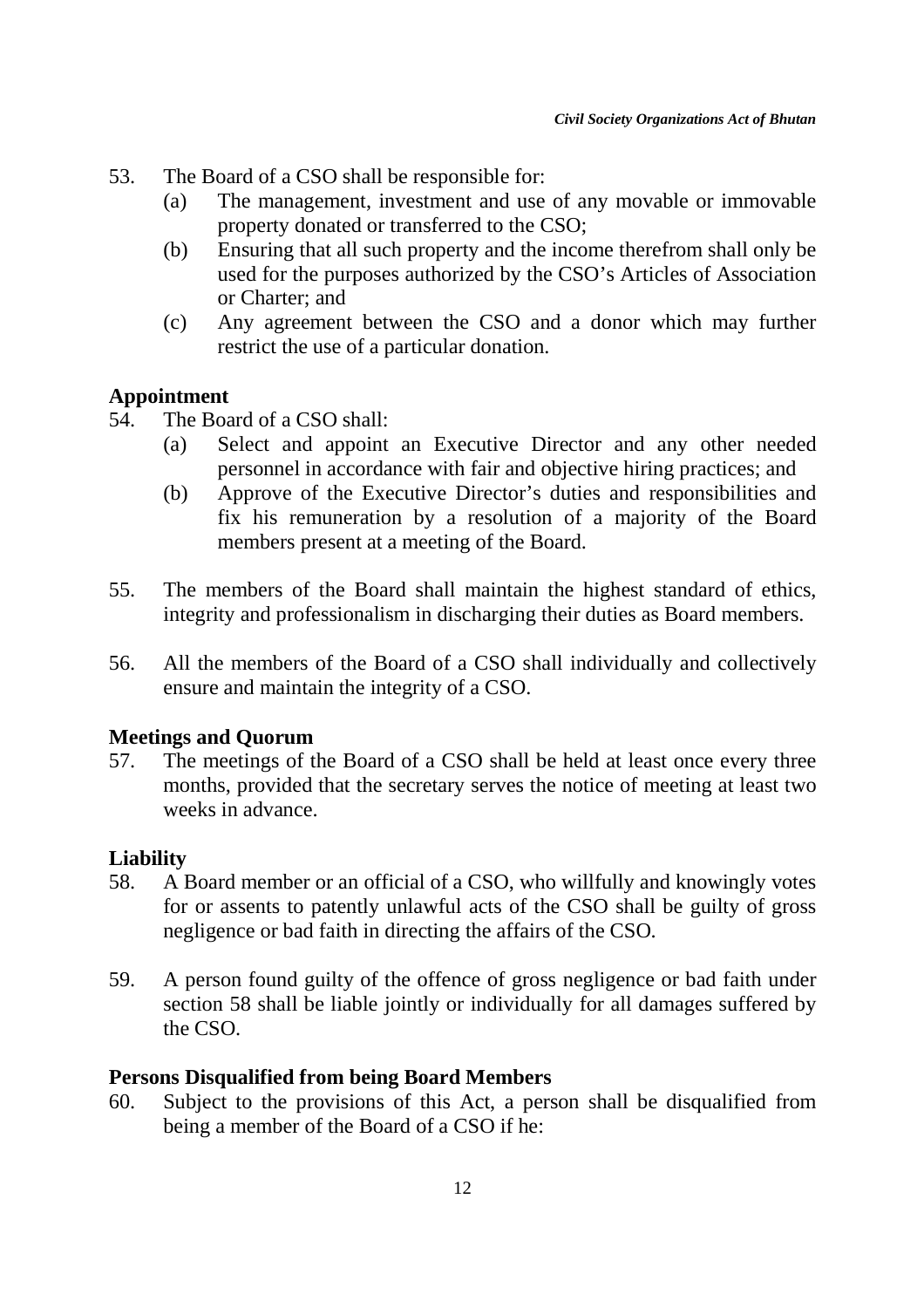- (a) Has been terminated from Public Service;
- (b) Has been removed from any office on the ground of any misconduct or mismanagement in the administration of any CSO or other corporate bodies;
- (c) Has been convicted for any criminal offence and sentenced to imprisonment;
- (d) Has been found to be in arrears of taxes or other dues to the Government for a substantial period and in a substantial amount;
- (e) Currently holds any senior office or position in a Governmentcontrolled company or organization, unless otherwise exempted by law; or
- (f) Is disqualified under any law.
- 61. CSOs operating in Bhutan shall seek the approval of the Authority before employing any person, who is not a citizen of Bhutan, whether as paid employees or as volunteers. However, they shall ensure that such employment is in compliance with all related laws and regulations of the country including labour and immigration laws. CSOs shall bear all responsibility for the actions of such employees and volunteers in their organization.
- 62. A CSO shall observe all the norms and criteria for operations in Bhutan with regard to the fair and objective hiring, employment and human resource management of local employees as per the standards and guidelines established by the relevant public authorities, and it shall refrain from arbitrary or other unfair business practices failing which, the concerned CSO shall be dealt in accordance with this Act and with other relevant laws of the Country.

# **Chapter 9 Fund Raising**

## **Prohibition**

- 63. No person or institution shall raise fund or solicit money or other property for a CSO, unless he does so in accordance with this Act.
- 64. Where a person or a institution solicits money or other property as a contribution to a CSO, the solicitation shall be accompanied by a statement clearly indicating: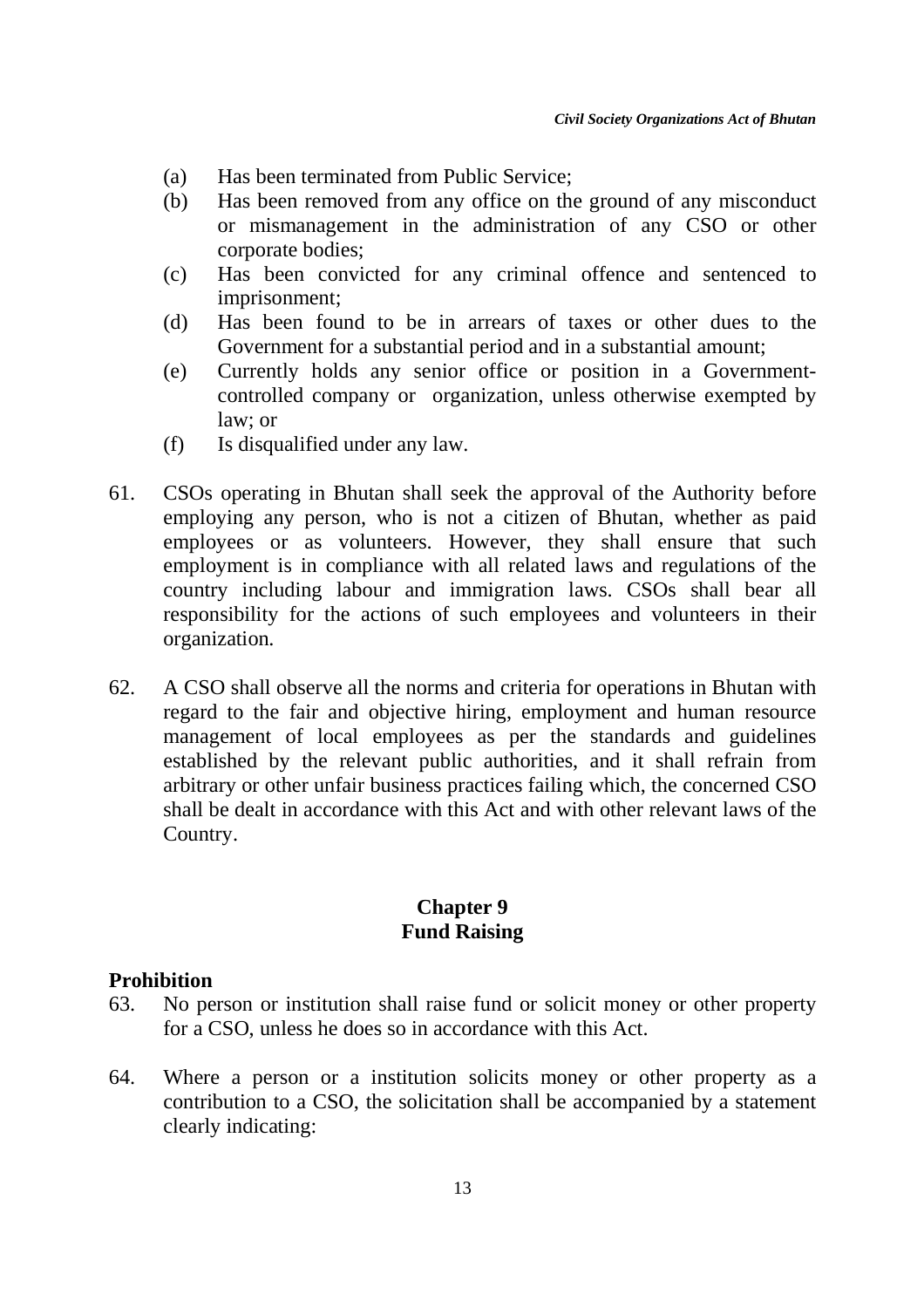- (a) The name of the CSO concerned; and
- (b) If there is more than one CSO concerned, the proportions in which the CSOs will respectively benefit.

#### **Sources of Funds**

- 65. The source of funds or other property of a CSO may be from any or all of the following:
	- (a) Contribution from members;
	- (b) Donations, grants, subsidies, financial assistance, bequests and other transfers of funds or other property, whether public or private; and
	- (c) Dividends or income from investments or from the sale and lease of property.

#### **Foreign Sources of funds**

66. Donations, grants, subsidies, financial assistance and contributions, bequests and other transfers of funds or other property from foreign sources, whether public or private, shall be routed through an authorized Financial Institution of Bhutan.

## **Chapter 10 Charitable collections**

#### **Donations**

- 67. Any person is free to offer any movable or immovable property according to his will to any institutions, private or Government provided it is in accordance with this Act.
- 68. Any charity or donations made to any institution, regardless of the quantity or value shall be recorded.
- 69. Any charity or donations shall be collected only on the volition of the donor. No collection shall be made under deceit or coercion.
- 70. No person shall collect or ask for any contribution or charity to aid or help any activity, which is in contravention with the laws of the Country.

## **Restrictions on collections**

71. A collection in a public place must not be conducted, unless the promoters of the collection hold a public collections certificate from the Authority and the collection is conducted in accordance with this Act.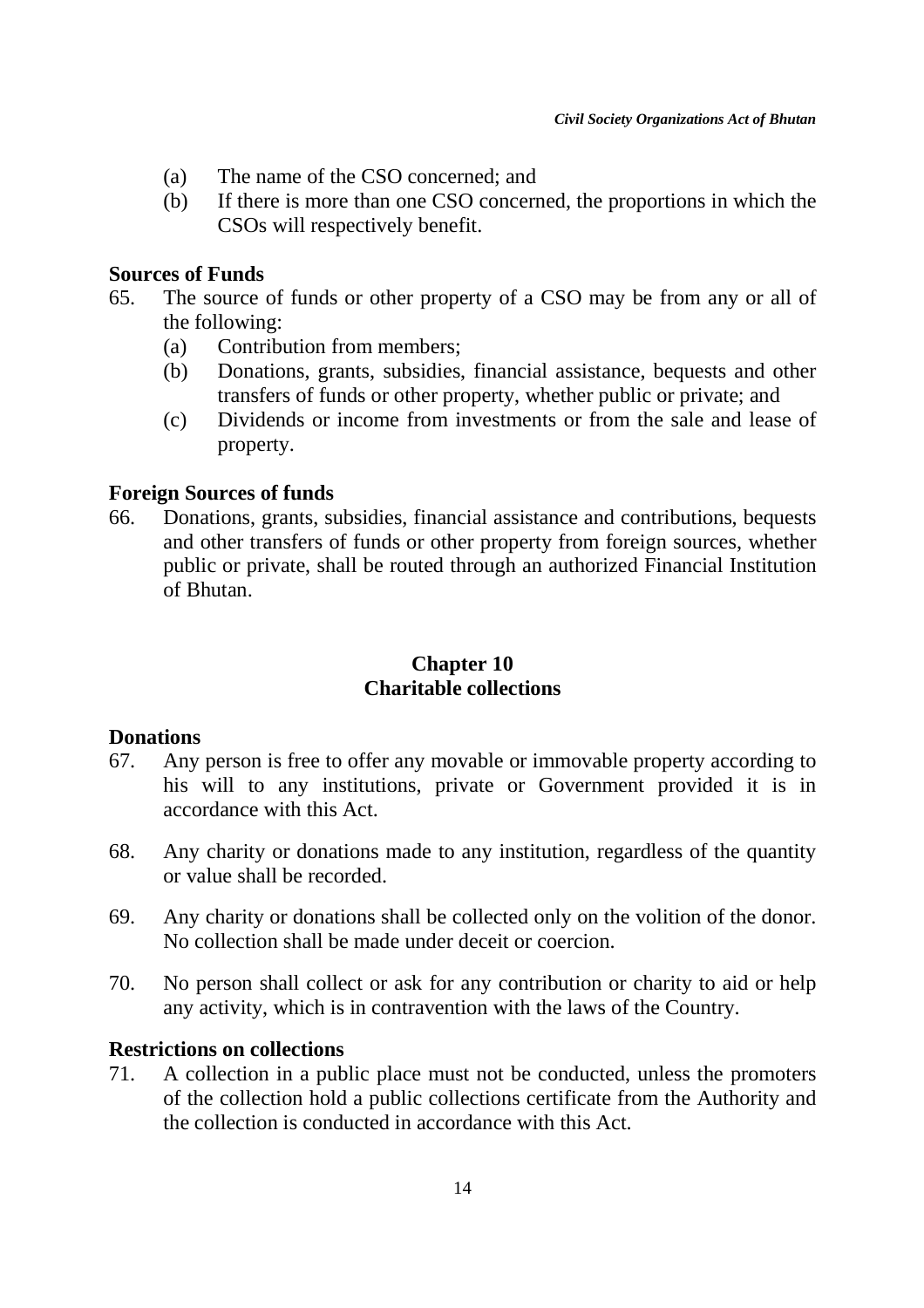72. A door to door collection shall not be conducted, unless the promoters of the collection hold a public collections certificate from the Authority.

# **Change of purpose**

- 73. A purpose of the CSO may be altered or changed upon permission from the Authority, where the:
	- (a) Original purpose, in whole or in part have been fulfilled or cannot be carried out, or not according to the directions given and to the spirit of the gift;
	- (b) Original purposes provide a used for part only of the property available by the virtue of the gift;
	- (c) Property by virtue of the gift and other property applicable for similar purposes can be more effectively used in conjunction and to that end can suitably be made applicable to common purposes;
	- (d) Original purposes were to the specified area but that area for any reason ceased to be suitable or practicable in administering the gift; or
	- (e) Original purposes, in whole or in part, have being adequately provided for by other means, or is useless or harmful to the community.

# **Chapter 11 Merger and Consolidation of CSOs**

## **Merger of CSOs**

74. Two or more registered CSOs with a similar purpose may merge with another and the merged entity shall continue the purposes of the merged CSOs.

## **Consolidation of CSOs**

75. Two or more registered CSOs engaged in similar endeavour may consolidate into a new single registered CSO.

## **Decision to Merge and Consolidate CSOs**

- 76. The decision to merge or consolidate a CSO, as the case may be, shall require a vote of two-thirds of the board of trustees of the CSO.
- 77. After verification, the Authority may approve the merger or consolidation of a CSO consistent with the laws of the Country.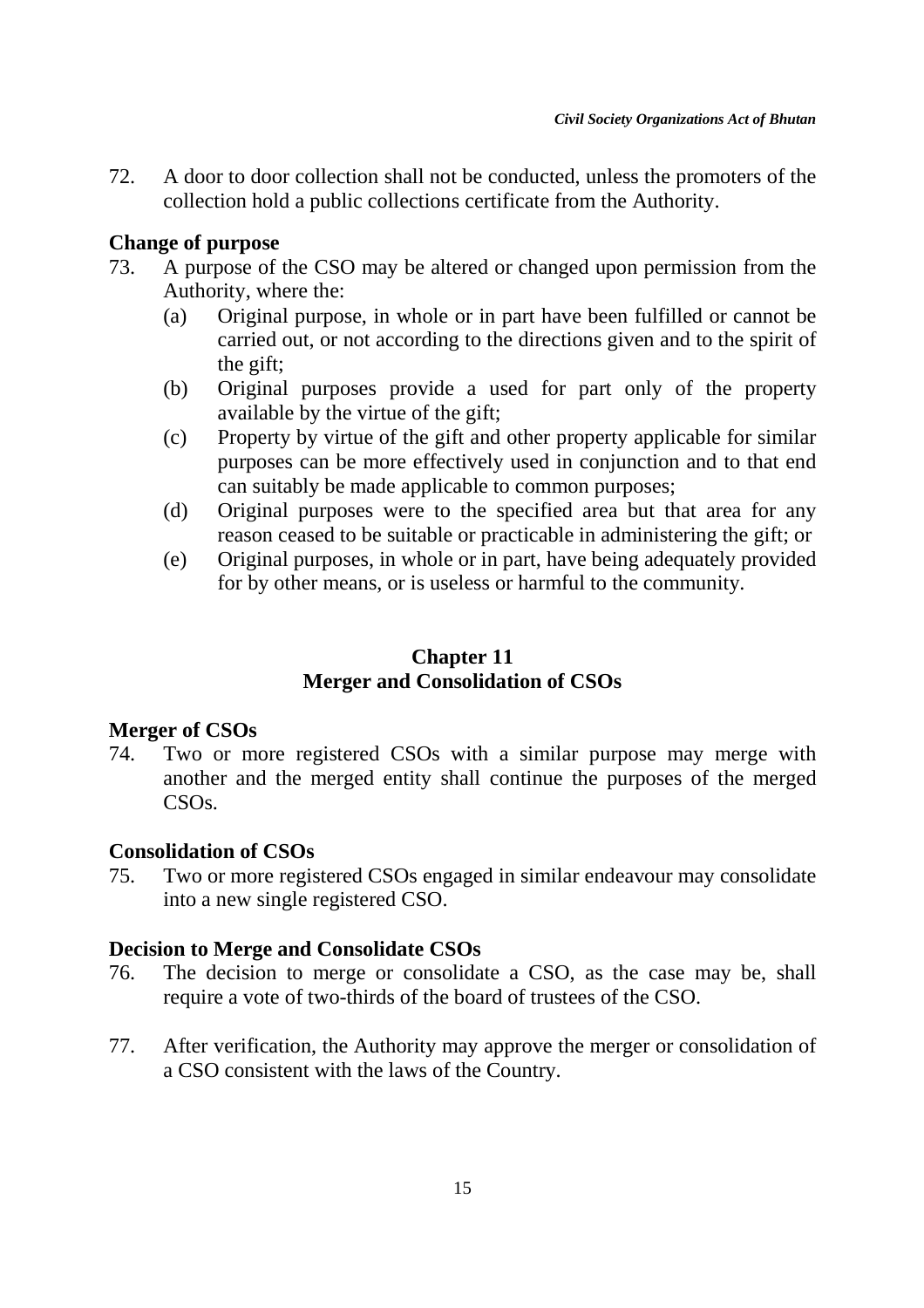78. A local CSO may not merge or consolidate with a foreign CSO, whether or not the foreign CSO is accredited in Bhutan.

## **Chapter 12 Insolvency, Dissolution and Liquidation of CSOs**

## **Insolvency**

- 79. In the event that a CSO is unable to fulfill its financial obligations to creditors due to insolvency, such CSO may apply for such remedies as it deems fit under the provisions of the laws of Bhutan.
- 80. A CSO may only be declared insolvent upon the decision of a Court.

# **Dissolution**

- 81. A CSO established under this Act may be dissolved either voluntarily or involuntarily in accordance with this Act.
- 82. A CSO shall be dissolved:
	- (a) If the objectives or activities of the CSOs are in contravention of the provisions of the laws of the Country;
	- (b) If it has knowingly received illegal money or assistance from foreign sources;
	- (c) If it has acted against the security, unity and territorial integrity of Bhutan; or
	- (d) Has otherwise violated this Act.

# **Voluntary Dissolution**

- 83. In case where dissolution of a CSO does not prejudice the rights of any creditor having a claim against such organization, the dissolution may be effected by a vote of two-thirds of the members of the Authority.
- 84. A copy of the resolution authorizing the dissolution shall be signed by the chairperson of the Board of the CSO.
- 85. A copy of the resolution shall be submitted to the Authority, which shall thereupon issue a certificate of dissolution. The dissolution shall come into effect on the day and the date of the issuance of the certificate of dissolution.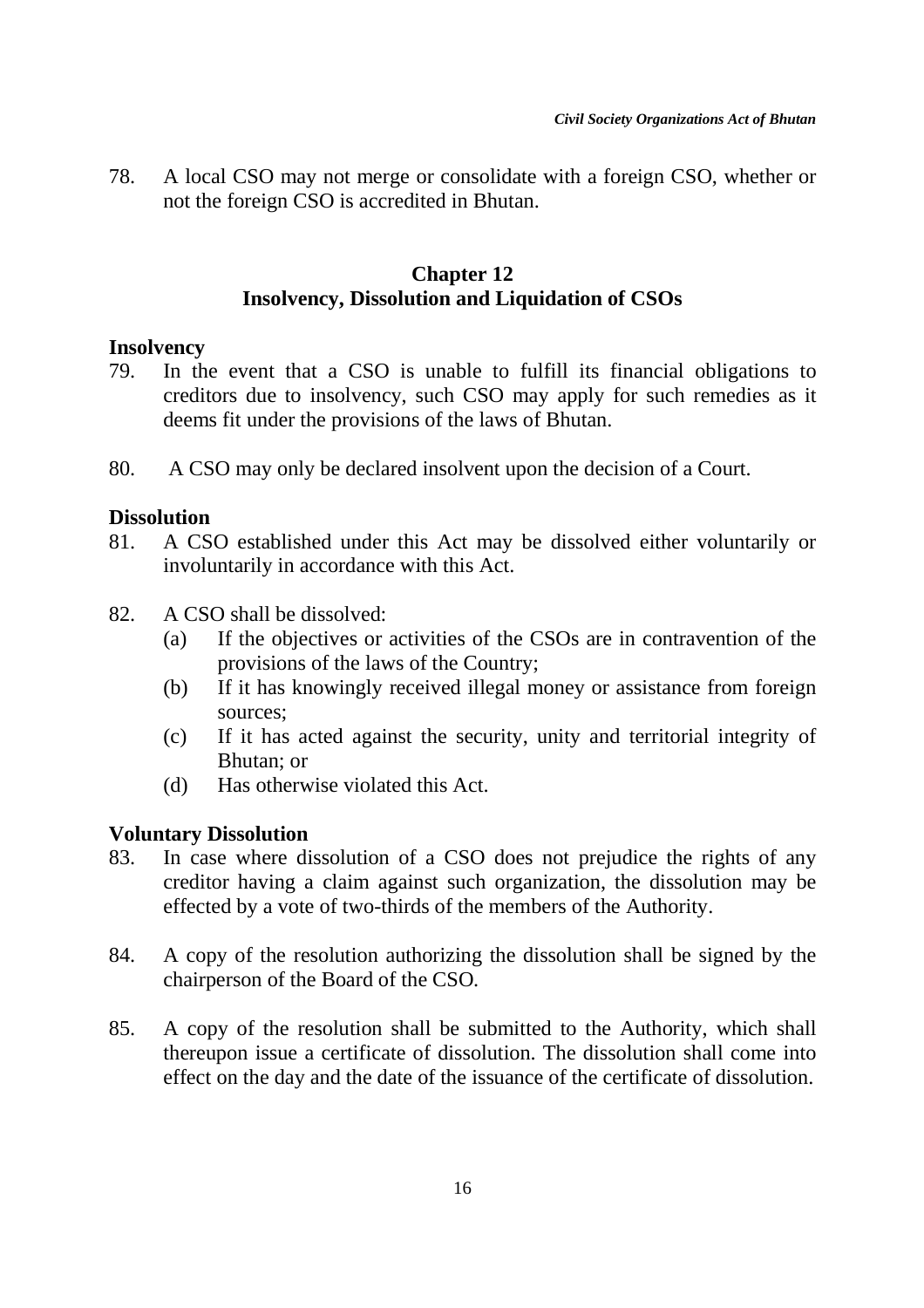## **Involuntary Dissolution**

- 86. A CSO may be dissolved by the order of the Court after completion of the judicial process on the grounds of:
	- (a) Having obtained its registration by fraud;
	- (b) Operating for an illegal purpose;
	- (c) Willful violation or failure to meet the requirements, despite notice issued by the Authority;
	- (d) Insolvency; or
	- (e) Violation of this Act or any other laws of the Country.

# **Disposal and Settlement of Property**

- 87. In case of dissolution, all necessary steps shall be taken for the proper disposal and settlement of the property of a CSO, its claims and liabilities according to the applicable Articles of Association or other rules of the CSO.
- 88. In the event of any dispute arising among the board of the CSO, the settlement of its affairs shall be referred to the Authority in the first instance. If they cannot be settled by the Authority, the matter shall be referred to a Court.

## **Profit upon Dissolution**

89. If upon the dissolution of any CSO registered under this Act, after the satisfaction of all its debts and liabilities, any property whatsoever is left, the same shall not be paid to or distributed among the Board members or employees of the said CSO but it shall be utilized for project with similar activities in consultation with the Authority.

# **Liquidation**

- 90. A CSO whose Article of Association or Charter expires by their own terms or whose legal existence is terminated either by voluntary or involuntary dissolution shall nevertheless continue as a legal entity for one year after its dissolution has been approved solely in order to:
	- (a) Prosecute or defend any suit by or against it;
	- (b) Settle and close its affairs;
	- (c) Dispose of and convey its property; or
	- (d) Distribute its assets.
- 91. The CSO dissolved under the preceding section shall not continue for the purpose of carrying out the purposes, activities or programs for which it was established.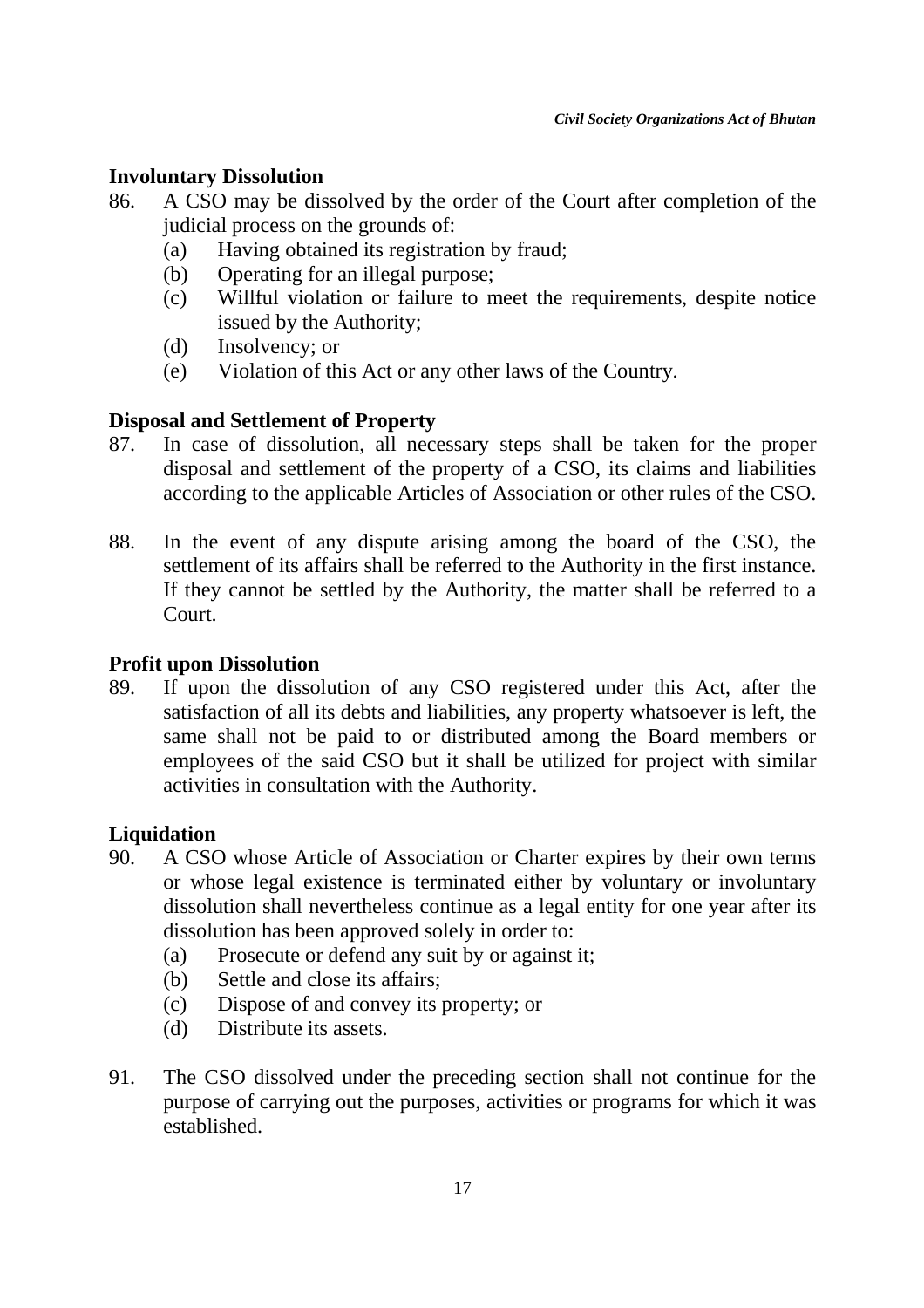## **Chapter 13 Accounts, Reports and Returns**

#### **Accounting and Reporting System**

- 92. PBOs under this Act shall establish an accounting system in accordance with the Financial Rules and Regulations of the Royal Government of Bhutan.
- 93. The PBOs shall make full disclosure of financial information, including sources of funding, application of funds and audited accounts.
- 94. The Annual Financial reports shall be submitted to the Authority.

#### **Annual Accounts**

- 95. The accounting records shall contain:
	- (a) The total sums of money received and the total expenditures made; and
	- (b) A record of the PBO's assets and liabilities.

#### **Annual Audit**

96. The Royal Audit Authority shall conduct an annual audit of the PBOs.

#### **Annual Reports**

- 97. The members of the Board of a PBO shall prepare in respect of each financial year, an annual report enclosing:
	- (a) A prescribed report by the trustees on the activities of the PBOs during that year; and
	- (b) Such other information relating to the PBOs or to its trustees or officers as may be prescribed by rules and regulations made under this Act.
- 98. The annual report required to be prepared under section 97, in respect of any financial year of a PBOs shall be put in the public domain in either electronic or paper form.

#### **Access to Documents**

- 99. Members of the public shall have the right of access to and inspect the public register of CSOs that is maintained by the Authority.
- 100. The Authority shall prescribe the circumstances and the manner in which the public shall exercise the right of access to and inspect the CSO Register.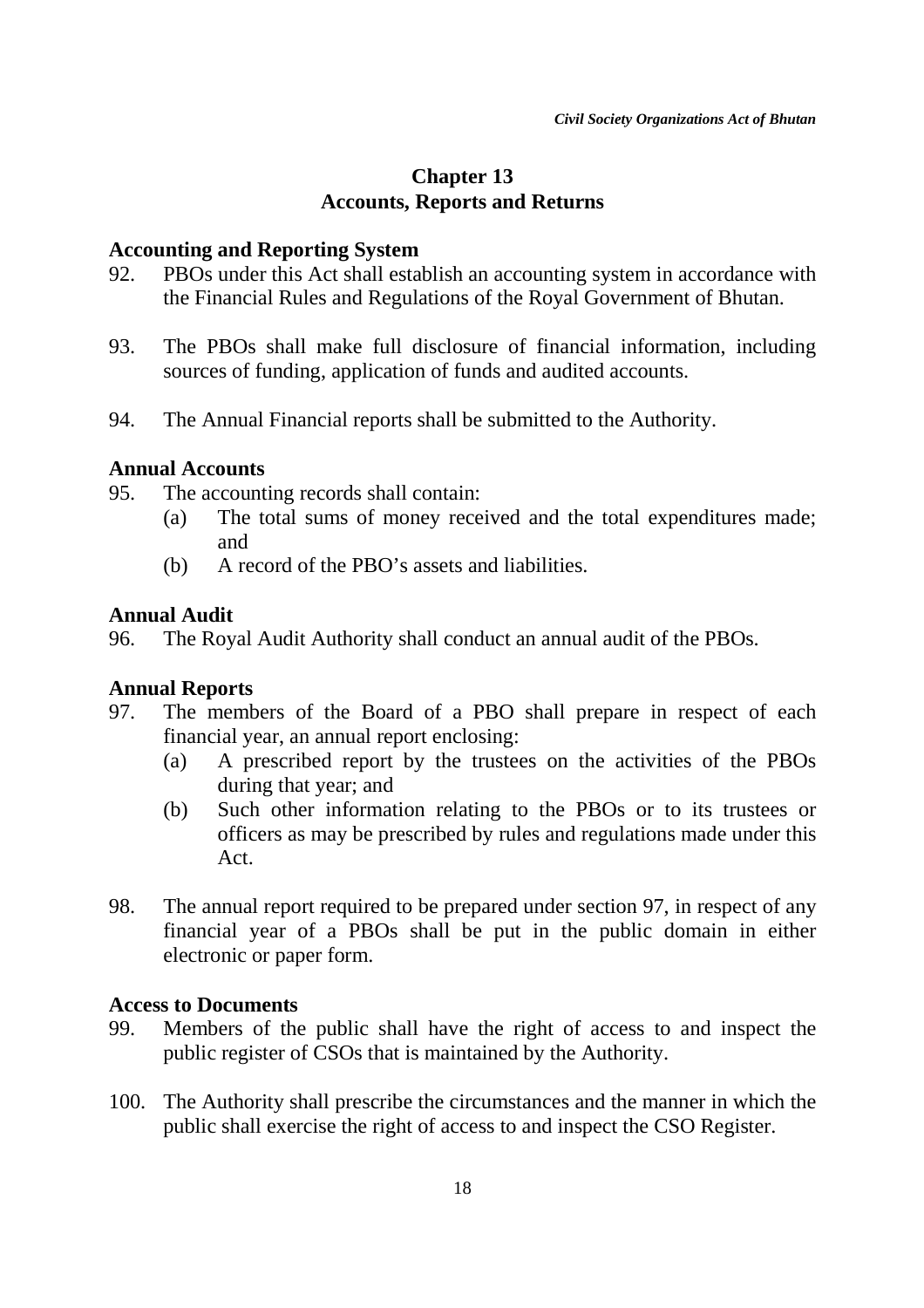# **Chapter 14 Breach of Trust**

## **Breach of Trust**

- 101. Subject to the provisions of this Act and to the terms of a CSO's Articles of Association or Charter, a Board member or officer of the CSO, who commits or concurs in a breach of trust, including any undisclosed conflict of interest is liable for any:
	- (a) Loss or depreciation in value of the CSO's property resulting from the breach; and
	- (b) Profit, income or donations which would have accrued to the trust had there been no breach.
- 102. A Board member or officer of a CSO may not set off a profit accruing from a breach of trust against a loss or depreciation in value resulting in another.
- 103. A Board member or officer of a CSO is not liable for a breach of trust committed by another person prior to his appointment or for a breach of trust committed by a co-Board member or officer of a CSO, unless he:
	- (a) Becomes aware of the breach; and
	- (b) Actively conceals the breach, or fails within a reasonable time to take proper steps to protect or restore the CSO property or prevent the breach.
- 104. If the Board members or officers of a CSO are liable for a breach of trust, they are liable both jointly and severally.
- 105. A Board member or officer of a CSO, who becomes aware of a breach of trust shall take all reasonable steps to have the breach remedied.
- 106. The property of a CSO which has been charged or dealt in the breach of trust, or any property into which it has been converted may be followed and recovered, unless it is no longer identifiable.
- 107. If a Board member or officer of a CSO commits a breach of trust at the instigation, at the request with the concurrence of a beneficiary, the Court may impound all or part of the beneficiary's interest by way of indemnity to the Board member or officer of a CSO or any person claiming through him.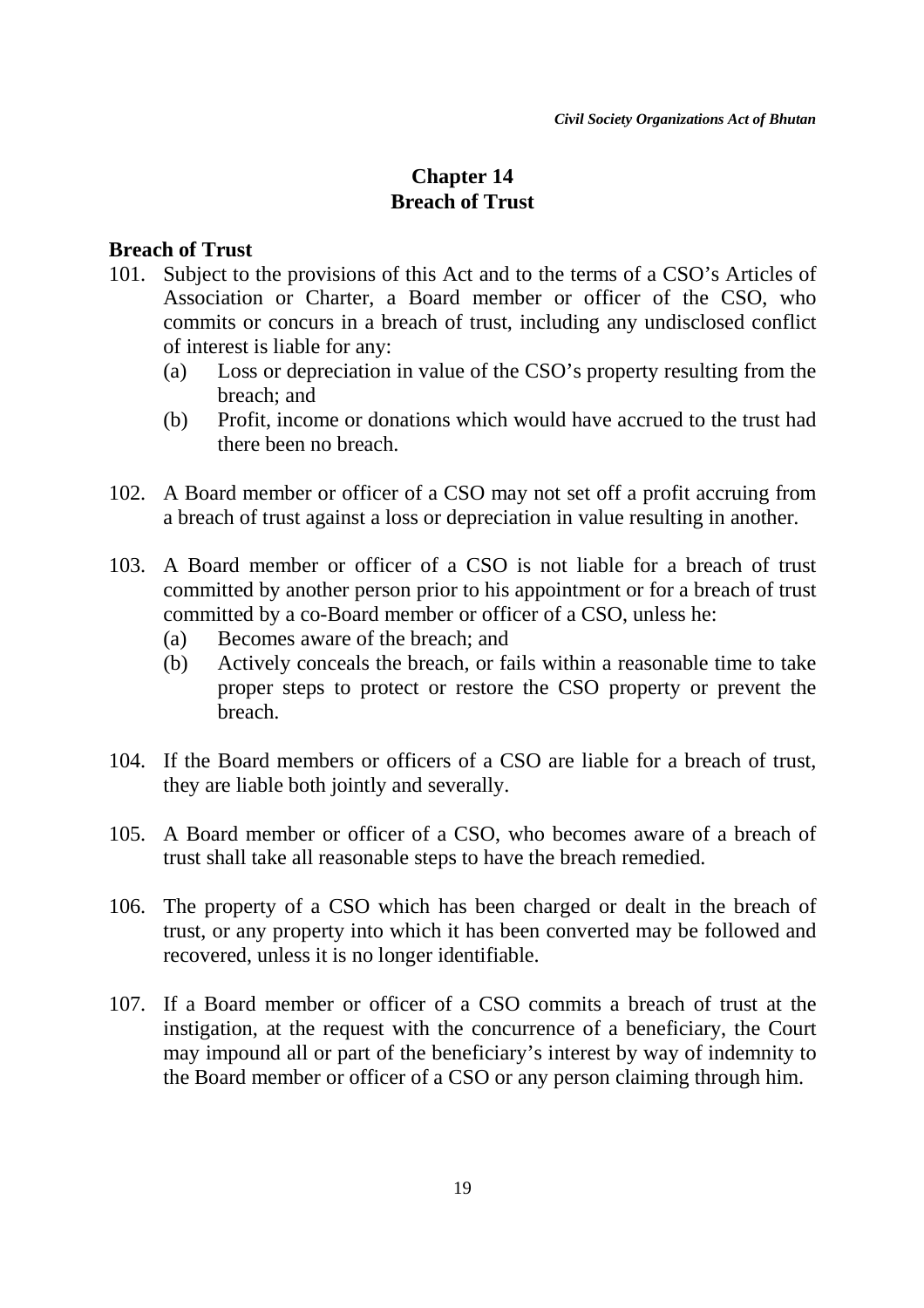# **Chapter 15 Code of Conduct**

- 108. CSOs, shall respect indigenous knowledge and customs, individuals' dignity, identity, culture, faith and values.
- 109. CSOs are encouraged to provide cost effective services, be innovative and responsive to the needs of the economically disadvantaged sections of society.
- 110. Public services and charitable activities of PBOs shall be planned, designed, implemented, monitored and evaluated in an equitable manner with the participation of the people concerned.
- 111. PBOs shall exercise and promote fairness, impartiality and equity in all their activities and dealings.
- 112. PBOs shall be transparent and accountable to their community partners, the public, their donors and other interested parties.
- 113. CSOs shall not be biased or discriminatory in their policies and procedures.

# **Chapter 16 Removal**

- 114. A member of the Board or an employee of a CSO may be removed, if he:
	- (a) Becomes incapable by reason of mental disorder, illness or injury of managing and administering his own affairs;
	- (b) Acts in contravention of the provisions of the laws of the Country;
	- (c) Has knowingly received illegal money or assistance from foreign sources;
	- (d) Has acted against the security, unity and territorial integrity of Bhutan; or
	- (e) Has otherwise violated this Act.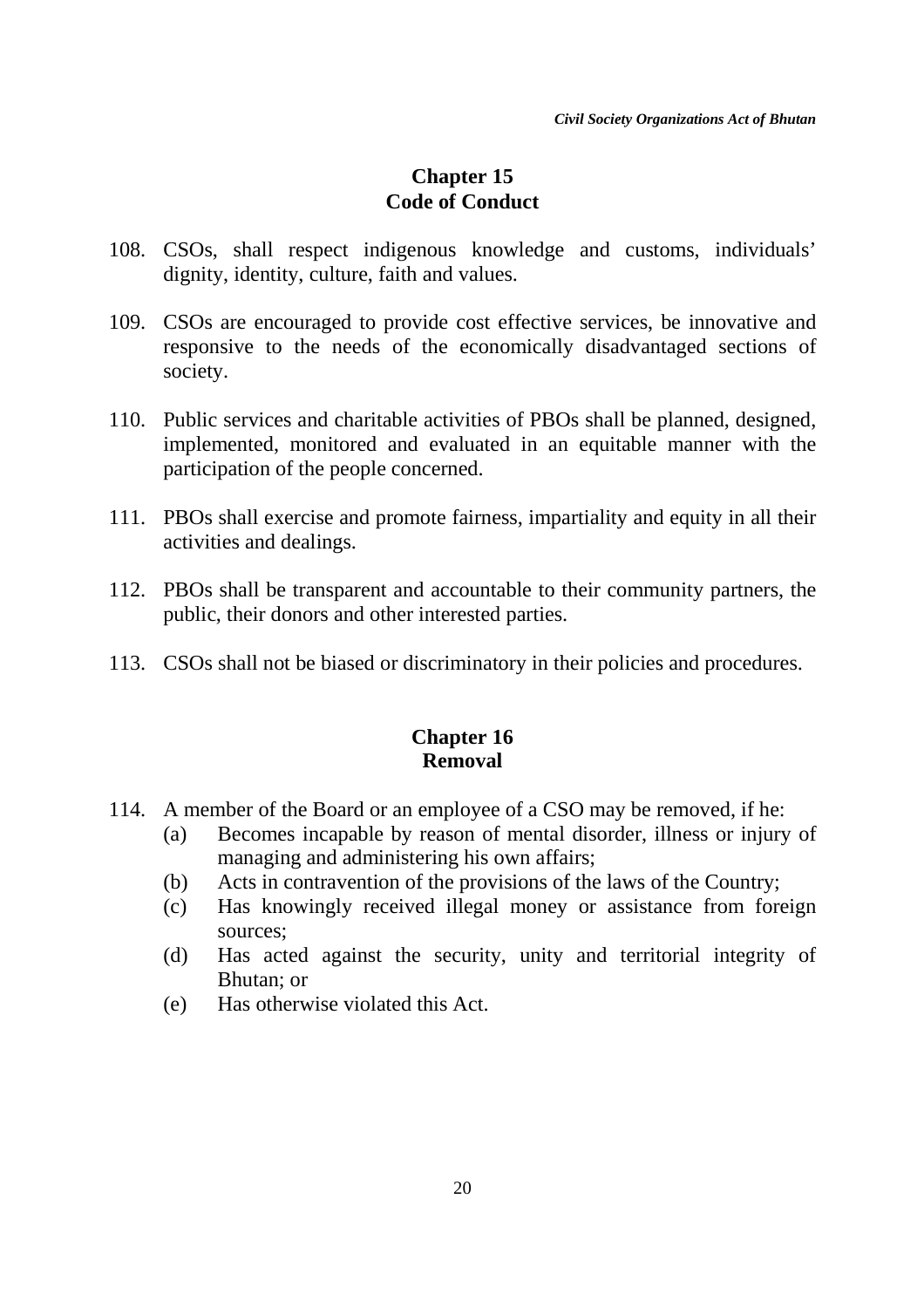## **Chapter 17 Legal Proceedings**

#### **Legal Proceedings**

115. A legal proceeding may be initiated in the name of a CSO by its Board or by its legal representatives but not by any other person.

## **Enforcement of Judgment**

116. If a judgment is to be enforced against the person or officer named on behalf of a CSO, such judgment shall not be executed against the property, movable or immovable, or against the body of such person or officer, unless such a person or officer is personally found guilty of committing an illegal act or breach of trust.

## **Chapter 18 Offences and Penalty**

## **False statements**

117. A person shall be guilty of giving false statement, if the person solicits or collects money or other property representing that the organization is a CSO registered under this Act, although the organization is not so registered. The penalty of the offence shall be in accordance with the Penal Code of Bhutan.

#### **False or misleading information**

**118.** A person shall be guilty of providing false or misleading information, if the person knowingly or recklessly provides false or misleading information regarding the information required to be provided under this Act. The penalty of the offence shall be in accordance with the Penal Code of Bhutan.

#### **Breach of Trust**

119. A member of the Board of a CSO shall be guilty of a breach of trust, if the Board member, being entrusted with any movable or immovable property of the CSO or any property which a person intends to donate, bequeath or otherwise transfer to a CSO does any act contrary to the term of his trust and dishonestly misappropriate or converts the property to his own use. The penalty for this offence shall be determined according to value-based sentencing in accordance with the Penal Code of Bhutan.